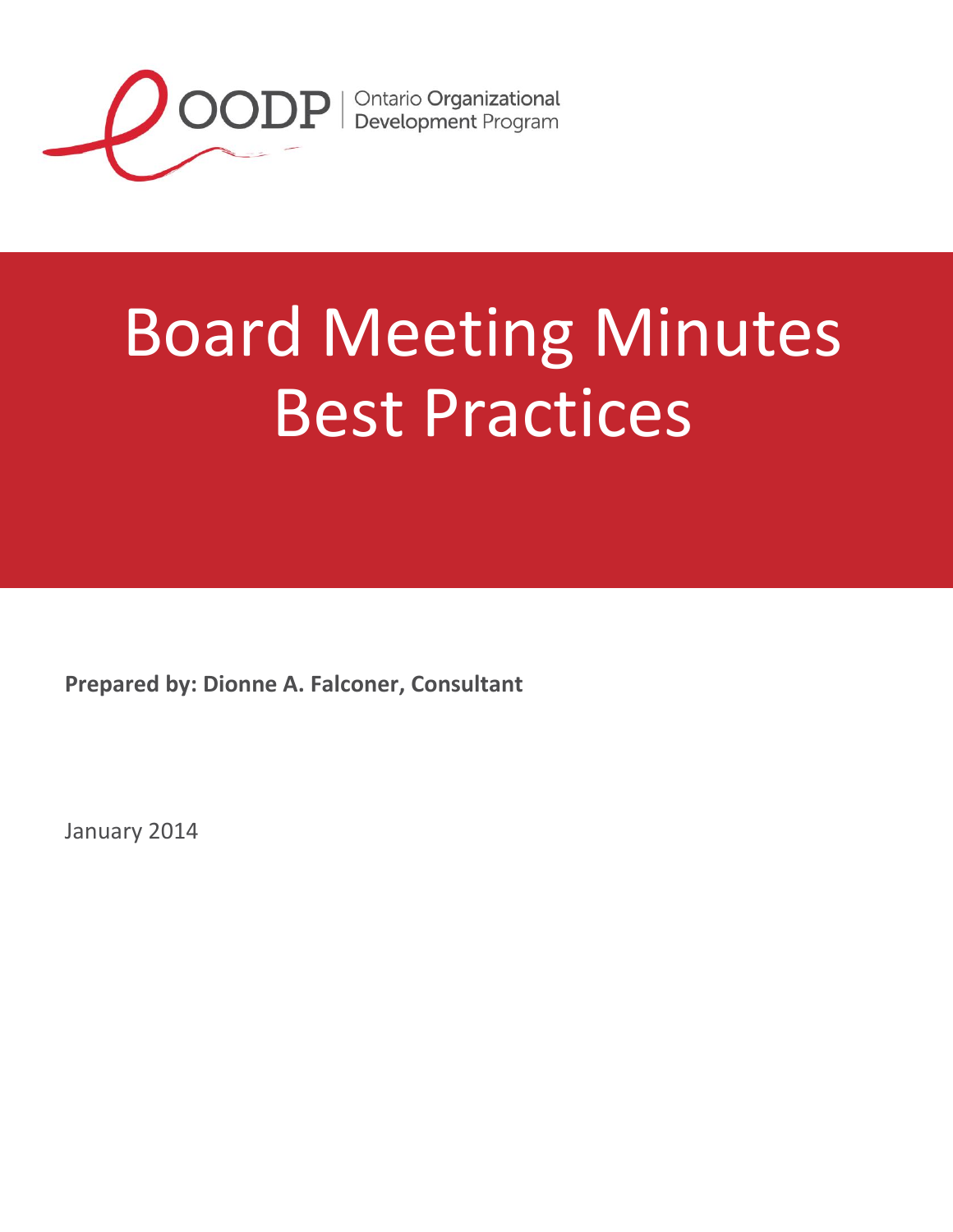## **Copyright Statement**

Production of *Board Meeting Minutes Best Practices* has been made possible through financial contributions by the AIDS Bureau, AIDS and Hepatitis C Programs, Ministry of Health and Long-Term Care, Ontario.

Copyright to *Board Meeting Best Practices* is held by the Ontario Organizational Development Program (OODP). The OODP acknowledges the contributions of its consultant, Dionne A. Falconer, in preparing this document.

The OODP encourages the use of *Board Meeting Best Practices* by organizations. However, any such publication shall acknowledge OODP as the source and Dionne A. Falconer as the Author. Its content cannot be edited or otherwise altered without permission of the OODP.